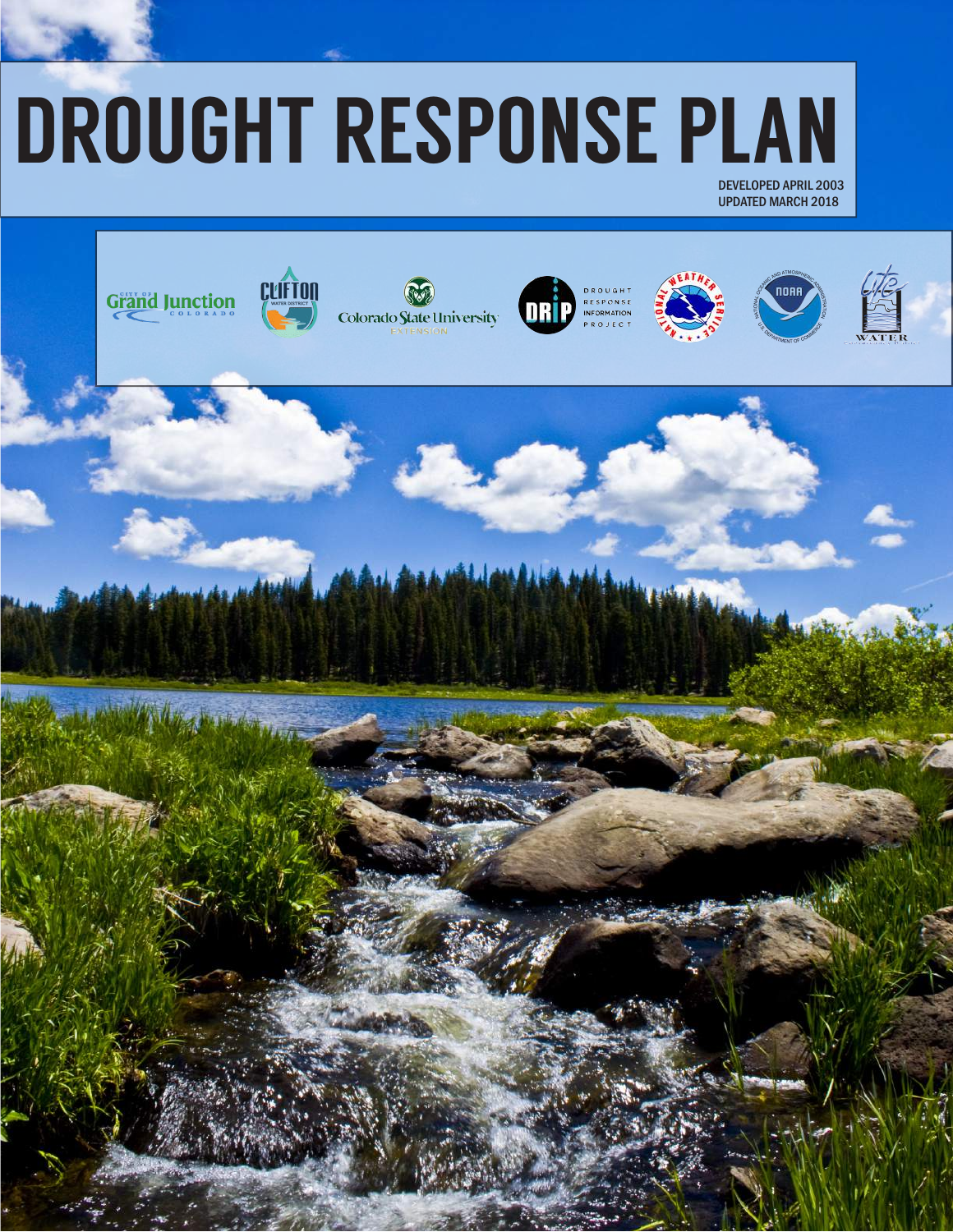# INTRODUCTION

Drought can be defined as an extended period of below-average precipitation and/or stream flow that stresses a water supply. Drought is a natural, on-going situation in Colorado - a phenomenon that has recurred regularly throughout Colorado's history.

For planning purposes, the City of Grand Junction, Clifton Water District, and Ute Water Conservancy District's domestic water supply strategy is to have enough water to meet unrestricted customer usage during a period similar to the 1977, 2002, 2012, and 2018 droughts.

No one can predict how long a drought will last or if it will be worse than those used in our calculations. Therefore, the providers must be prepared to recognize drought conditions early and respond appropriately. The attached Drought Response Plan (Plan) is designed to provide Governing Boards and City Council with a set of options to consider in dealing with a prolonged drought.

The City of Grand Junction, Clifton Water District, and Ute Water Conservancy District have developed a Regional Water Conservation Plan. The Regional Water Conservation Plan is tied to the Drought Response Plan through implementation of the stated water conservation goals.

The Drought Response Information Project (DRIP) committee was formed to provide public education on responsible water use and conservation. The committee is represented by the three domestic water providers; The City of Grand Junction, Clifton Water District, and Ute Water Conservancy District. The committee also includes Orchard Mesa Irrigation District, Tri River Area CSU Extension Horticulture Program, and NOAA/National Weather Service. CSU Extension provides research-based information on landscaping, irrigation, xeriscaping (dry landscaping), and appropriate maintenance that best fits the Grand Valley. NOAA/National Weather Service provides up to date information on current and past weather trends and facts to help make appropriate decisions.

The Plan is accomplished through on-going annual efforts, budgeted and paid by the three domestic water providers. The Plan includes, but is not limited to the following items:

- Acquaint customers with measures they can expect if a Voluntary or Mandatory water restriction declaration occurs, through media coverage, social media, campaigns, projects, public outreach, etc.
- Continue with the Drought Response Information Project (DRIP), which provides public education through community involvement and all forms of media on why and how to reduce per capita consumption.
- During the monthly meetings of the DRIP committee, review water supply projections, current reservoir capacity, and ongoing conservation efforts
- Develop campaign proclamations to alert the public of the need to conserve water.
- Publish "water waste reduction" suggestions for households and aggressively promote reduction by including recommendations via water bills, websites, billboards, and Public Service Announcements.
- Monitor potential drought response effectiveness; recommend adjustments as needed to the Governing Boards and Council, and report to the public regularly.
- Coordinate with Mesa County officials and invite them to monthly meetings.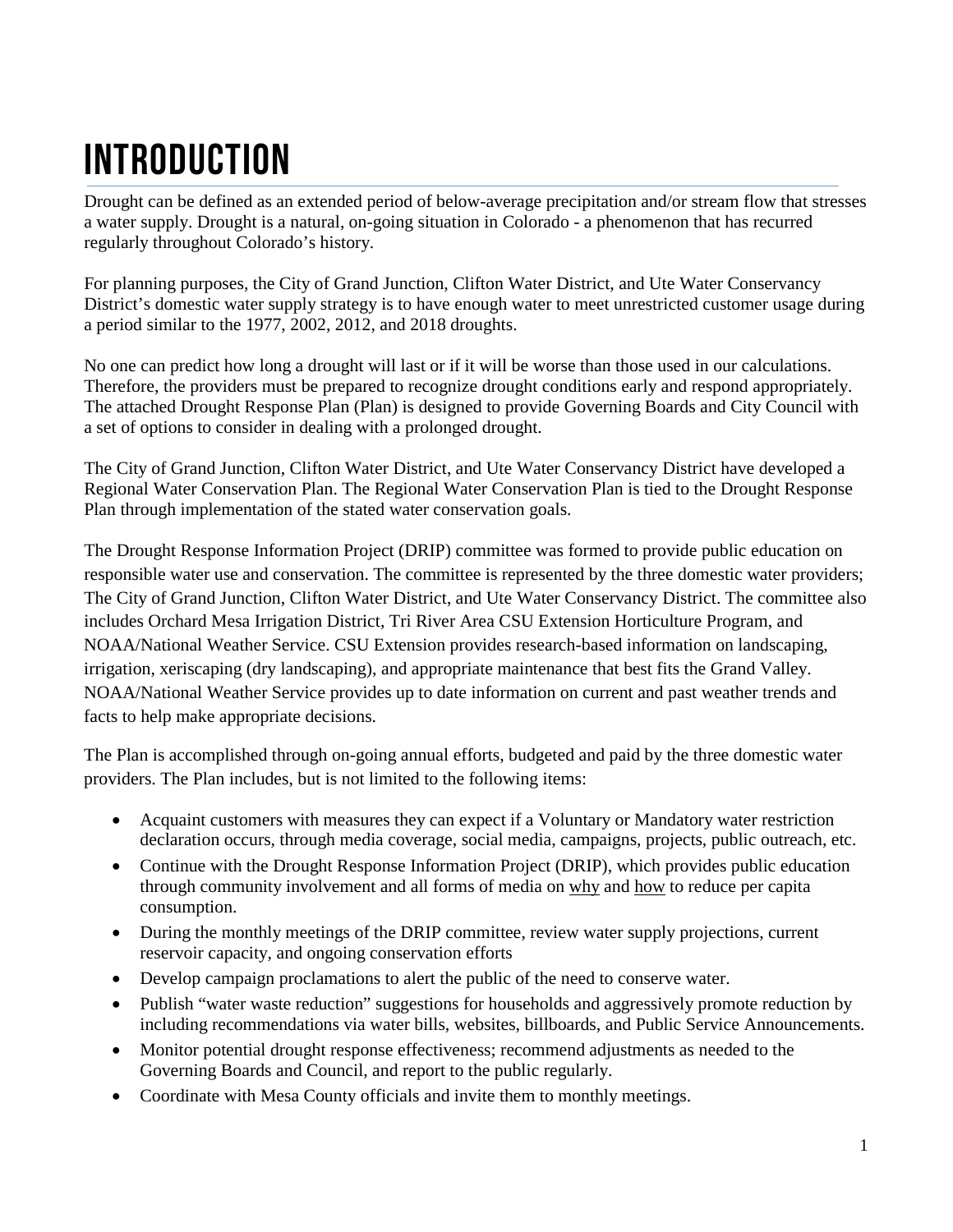- o Open a discussion about solidifying a unified Grand Valley watering schedule.
- Ensure that adequate irrigation water will be available throughout the irrigation season by communicating with the irrigation districts and companies.
- Examine all municipal and county code provisions that affect water usage, such as landscape standards, storm water best management practices, and building code provisions, and if appropriate, amend applicable code provisions to meet the objectives of the code as originally intended while reducing water consumption**.**
- Encourage all public institutions and organizations to take the lead in evaluating indoor and outdoor water use practices. Parks, open spaces, medians, golf courses, fountains, etc. will be asked to be audited for current consumption and redesigned or re-operated to reduce consumption.
- Meet with citizen groups and convey messages of basic water conservation and what to expect during Voluntary and Mandatory Water Restriction declarations.
- Encourage customer classes utilizing research based methods provided by Colorado State University Extension to evaluate, redesign, and reconstruct existing landscapes and outdoor water uses to reduce overall consumption.
- Train customer service and field service employees to respond to conservation-related questions and provide meaningful and appropriate information. This includes training them to:
	- o Monitor outdoor use.
	- o Offer suggestions to customers on water wise use.
	- o Identify and work with high volume water users to reduce their monthly consumption.
- Highlight unusually high use on customers' bills. Contact these customers and special interest groups with high water use to get their ideas and suggestions for obtaining long-term reductions (golf courses, parks, hospitals, schools, government).
- Suggest water-use surveys (comprehensive water use analyses) for high volume water users in all customer categories and advise them on ways to reduce water-use and, where appropriate, suggest retrofit devices.
- Develop Demonstration Xeriscape<sup>TM[1](#page-2-0)</sup> areas for customers to gain ideas.
- Encourage Xeriscaping and low-water consumption practices.
- Suggest that each water provider consider implementing drought rates.

<span id="page-2-0"></span> <sup>1</sup> Denver Water holds the trademark for the term Xeriscape. The word Xeriscape was created in 1981 for landscape water conservation education programs. The name is a combination of "landscape" and the Greek word "xeros", which means "dry."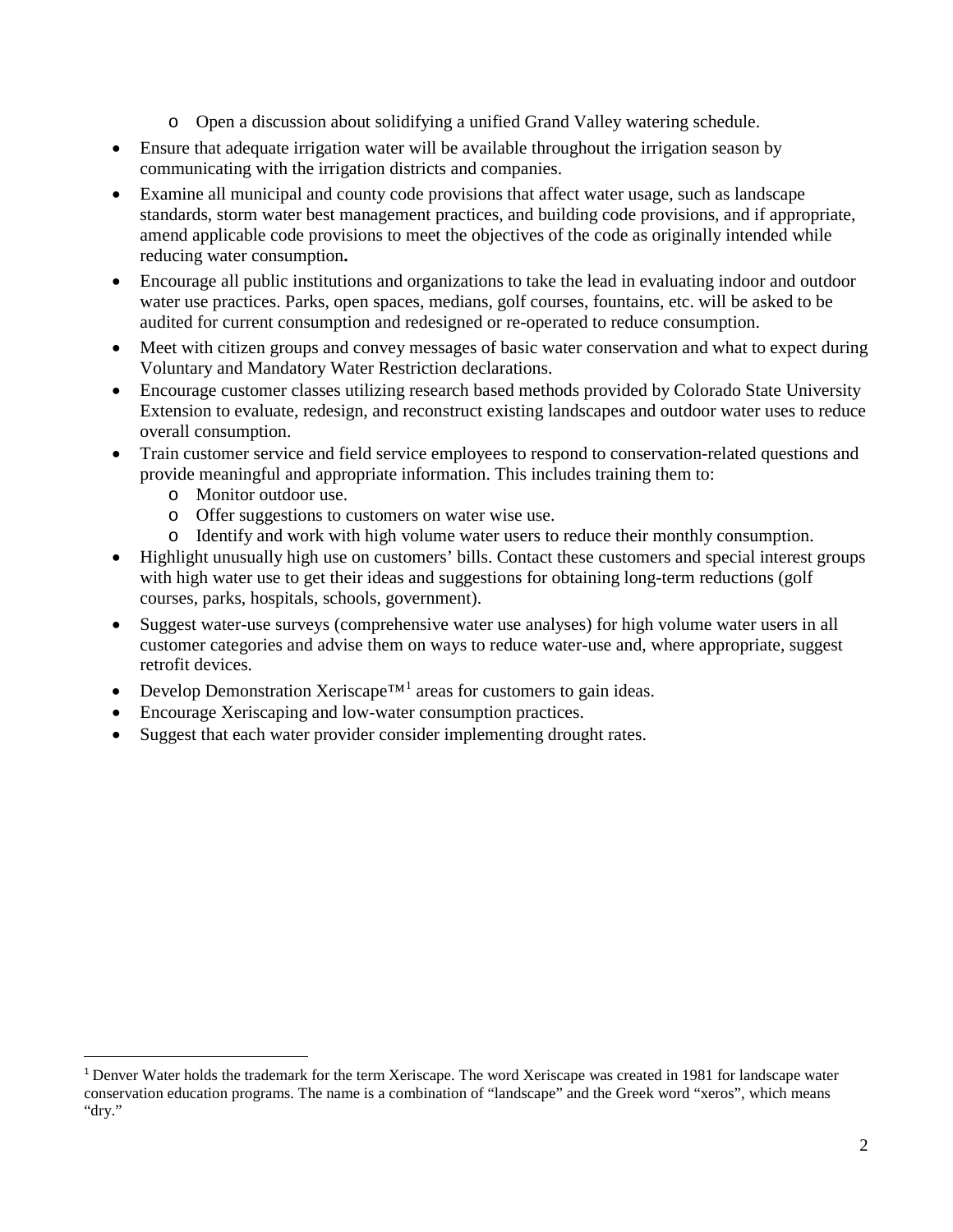# Drought response plan

The Drought Response Plan is based on two stages of drought – Voluntary and Mandatory Water Restrictions - each of which is triggered by one or a combination of the following: Historic Users Pool projections, water provider storage, and/or stream flow projections.

In an effort to minimize customer confusion and to keep messaging consistent, the Drought Response Plan will use the U.S. Drought Monitor to guide Grand Valley drought declarations. The U.S. Drought Monitor is produced jointly by the National Oceanic and Atmospheric Administration, the U.S. Department of Agriculture, and the National Drought Mitigation Center at the University of Nebraska-Lincoln.

The U.S. Drought Monitor provides a consistent big-picture look at drought conditions in the United States. When referencing the U.S. Drought Monitor, it's important to remember that it's often used to identify likely areas of drought impacts, including water shortage, but decision-makers in many circumstances have successfully taken measures to reduce vulnerability to drought. Large urban water systems generally have diverse water supplies and can keep the water flowing in both dry and wet years. The U.S. Drought Monitor is in no way intended to replace assessments or guidance from local water systems as to whether residents should conserve water. Figure 1 shows the U.S. Drought Monitor Categories.

| Category       | <b>Description</b>         | <b>Possible Impacts</b>                                                                                                                                                                                           |
|----------------|----------------------------|-------------------------------------------------------------------------------------------------------------------------------------------------------------------------------------------------------------------|
| D <sub>0</sub> | <b>Abnormally Drv</b>      | Going into drought: short-term dryness slowing planting, growth of crops or<br>pastures; fire risk above average. Coming out of drought: some lingering water<br>deficits; pastures or crops not fully recovered. |
| D <sub>1</sub> | <b>Moderate Drought</b>    | Some damage to crops, pastures; fire risk high; streams, reservoirs, or wells low,<br>some water shortages developing or imminent, voluntary water use restrictions<br>requested.                                 |
| D2             | <b>Severe Drought</b>      | Crop or pasture losses likely; fire risk very high; water shortages common; water<br>restrictions imposed.                                                                                                        |
| D <sub>3</sub> | <b>Extreme Drought</b>     | Major crop/pasture losses; extreme fire danger; widespread water shortages or<br>restrictions.                                                                                                                    |
| D <sub>4</sub> | <b>Exceptional Drought</b> | Exceptional and widespread crop/pasture losses; exceptional fire risk; shortages<br>of water in reservoirs, streams, and wells, creating water emergencies.                                                       |

Figure 1

#### **Awareness Restrictions (D0-D2) -** *On-going water conservation messaging and Regional Water*

*Conservation Plan implementation activities*

• Domestic water providers, Orchard Mesa Irrigation District, Colorado State University Extension, and NOAA/National Weather Service, are represented on the Drought Response Information Project (DRIP) Committee. The committee attends large, public events throughout the year to provide drought education to the community. The presence of this committee helps the public recognize the efforts on the domestic water provider's end and know there is a voice to listen to in the event of a drought.

#### **Voluntary Restrictions (D2-D3) -** *On-going intensive water conservation*

- Conditions are similar to 2002, 2012, and 2018 droughts, but there are no substantial impacts to area domestic water providers. Statewide drought conditions may or may not exist that affect area irrigators.
- Some voluntary water use reductions anticipated.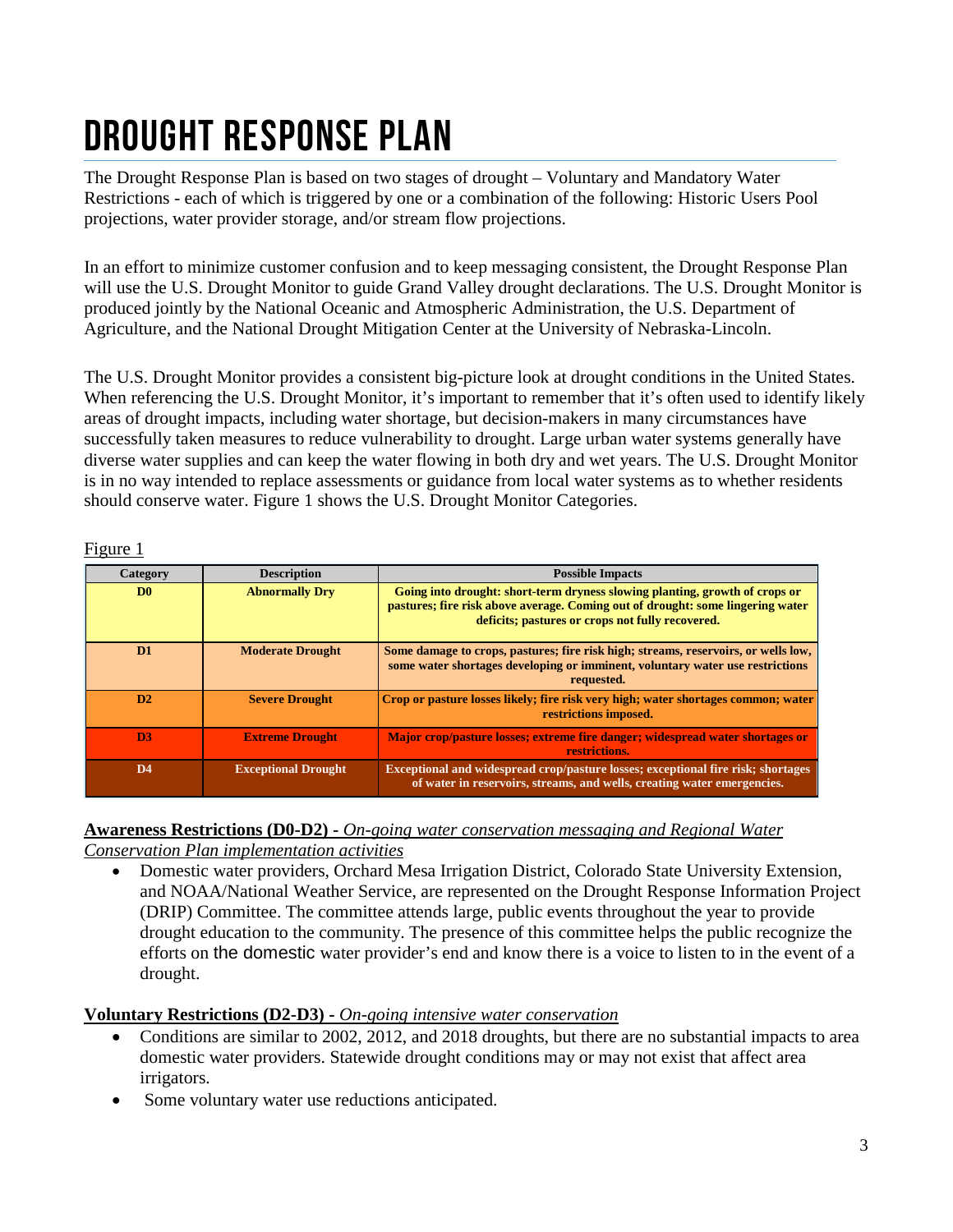The 2002 drought had a statewide drought declaration:

- Ute Water Conservancy District's primary water source (the Lower Molina Power Plant) was out of water by mid-July and Vega reservoir did not fill.
- The City of Grand Junction's Purdy Mesa and Juniata Reservoirs started the summer at approximately 75% full with about 1,100 acre feet of municipal water available on top of Grand Mesa.
- The Historic Users Pool (HUP) received approximately  $75 80\%$  of the full allocation but had water for full irrigation season.

#### **Mandatory Restrictions (D3-D4) –** *Mandatory water use reductions and an Emergency Drought Rate is imposed*

- **At least one of the three water provider's** supply is at or near minimum target levels for storage or stream flows requiring drastic water conservation measures to ensure water needs for most essential uses are met for all Grand Valley water customers.
- Actions undertaken involve predominately sharing water supply between domestic water providers.
- Moving from Voluntary Water Restrictions to Mandatory Water Restrictions will be dependent on several factors:
	- o During Mandatory Water Restrictions, the DRIP Committee will continue meeting on a monthly basis and increase meetings as needed. All water supplies, either storage or stream flows, will be monitored closely.
	- o If the Historic Users Pool (HUP) is expected to only receive less than its full entitlement and irrigation districts are anticipating they will not be able to stretch available water supplies throughout entire irrigation season, domestic water providers will need to take stronger action to ensure domestic supplies are not overburdened due to increased outdoor irrigation use of potable, domestic water.
	- o If irrigation canal water is jeopardized and the demand is added to the domestic water demand, it could cause both treatment and capacity delivery problems. Individual triggers to move towards Mandatory Water Restrictions for each domestic water provider have been discussed and will be modified as weather and demand dictate:
		- Ute Water Conservancy District's Jerry Creek Reservoirs are at 75% of storage capacity by mid-summer.
		- Clifton Water District will use the Historic Users Pool storage available as their trigger as it does not anticipate any numeric triggers, only hardship may be getting water to treatment facility from GVIC canal and/or the Colorado River.
		- The City of Grand Junction's Juniata and Purdy Mesa Reservoirs are 75% of storage capacity by the end of spring run-off.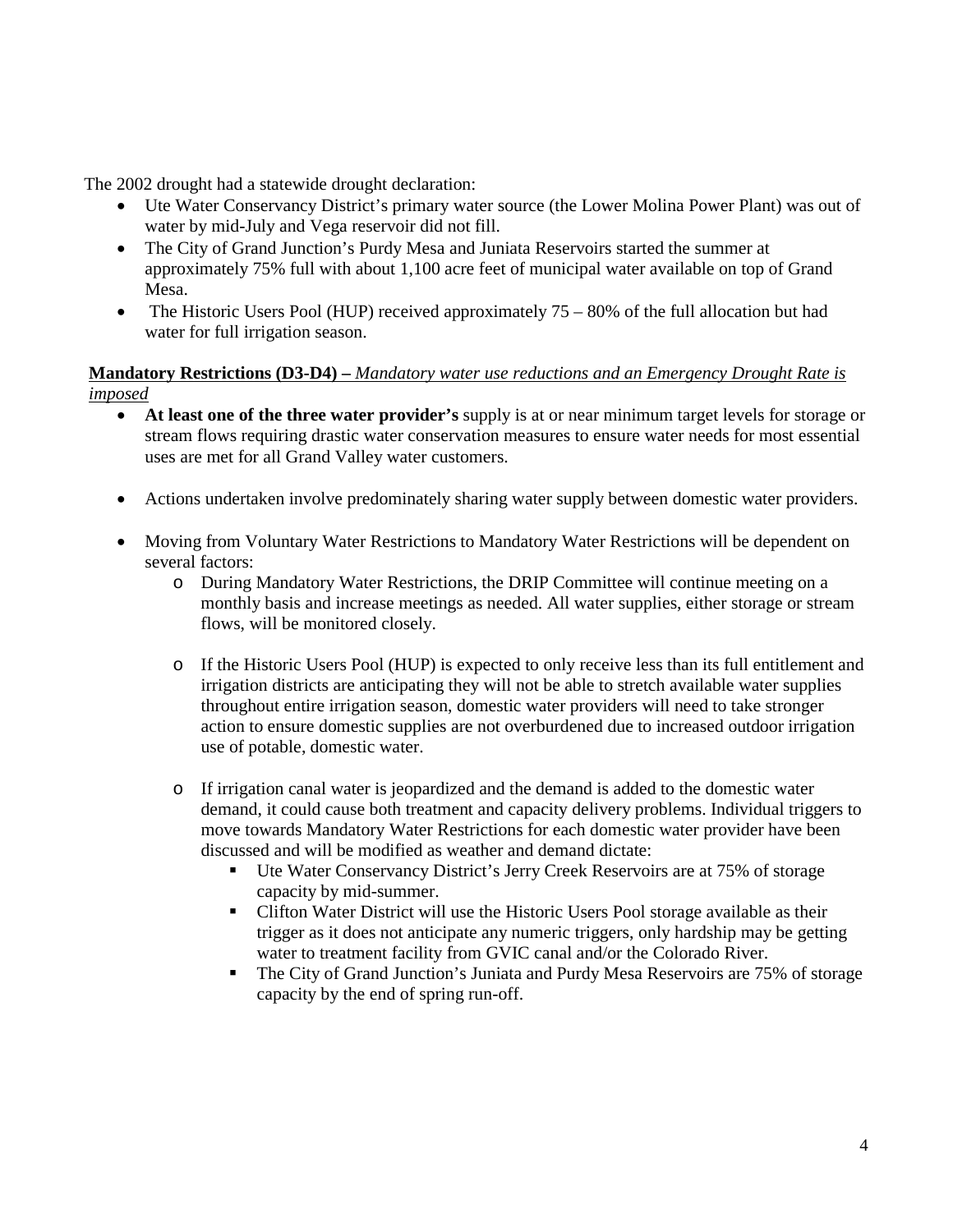This plan identifies two ways for users and domestic water providers to respond to a drought; increasing water supply and decreasing water use.

#### **Increasing Water Supply**

The three area water providers can possibly augment their water supply from other sources. There are several options for doing this, each presenting its own set of intergovernmental and technical considerations. Among the possibilities:

- Call back water rights that others are using. (ranch lessees and water rentals)
- Augment raw water sources through River Pump Stations if river water is available.
- Seek approval from Federal and State agencies to allow diversion and use of irrigation water decrees if available.
- Obtain municipal water contracts from federal projects if available.
- Collective use of all available water rights.

#### **Decreasing Water Use**

The prime drought response is to budget water use for the most essential uses for the drought's duration. There are a wide variety of options that could be used to decrease water use. In general, it is expected that reductions would be voluntary. Reduction will become mandatory, which may include implementation of drought rates **when at least one of the three water provider's supply is at or near minimum target levels for storage or stream flows**, as outlined above. We believe it is important to ensure that any discomfort, difficulty, or potential shortage is **shared as equitably as possible across all customer classifications.** Pages 6 and 7 detail the different actions required by customers and the community as well as water providers in an effort to decrease water use for each drought stage.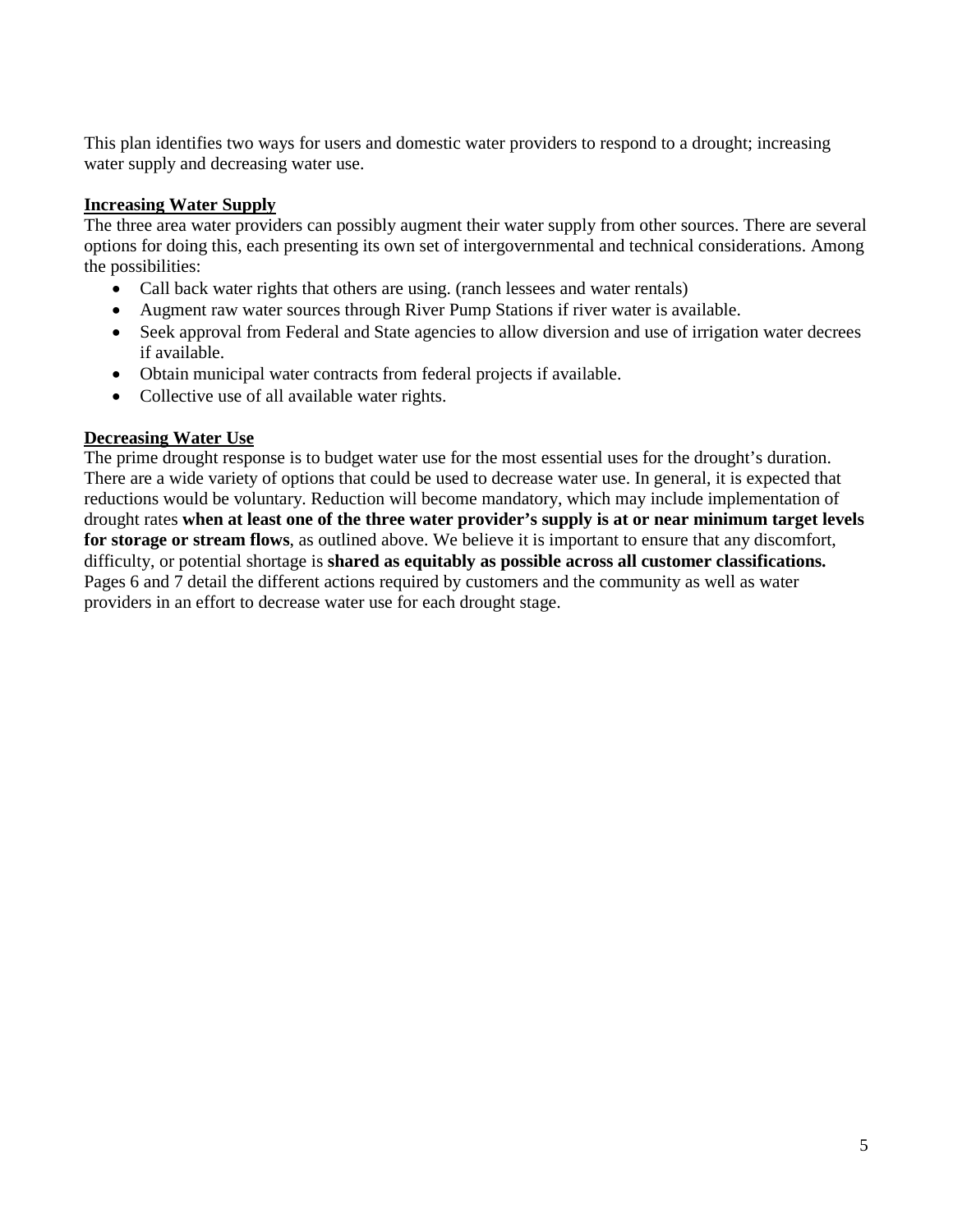### **Customer & Community Drought Actions**

Specific details on the drought actions for customers and the community can be found in Appendix A.

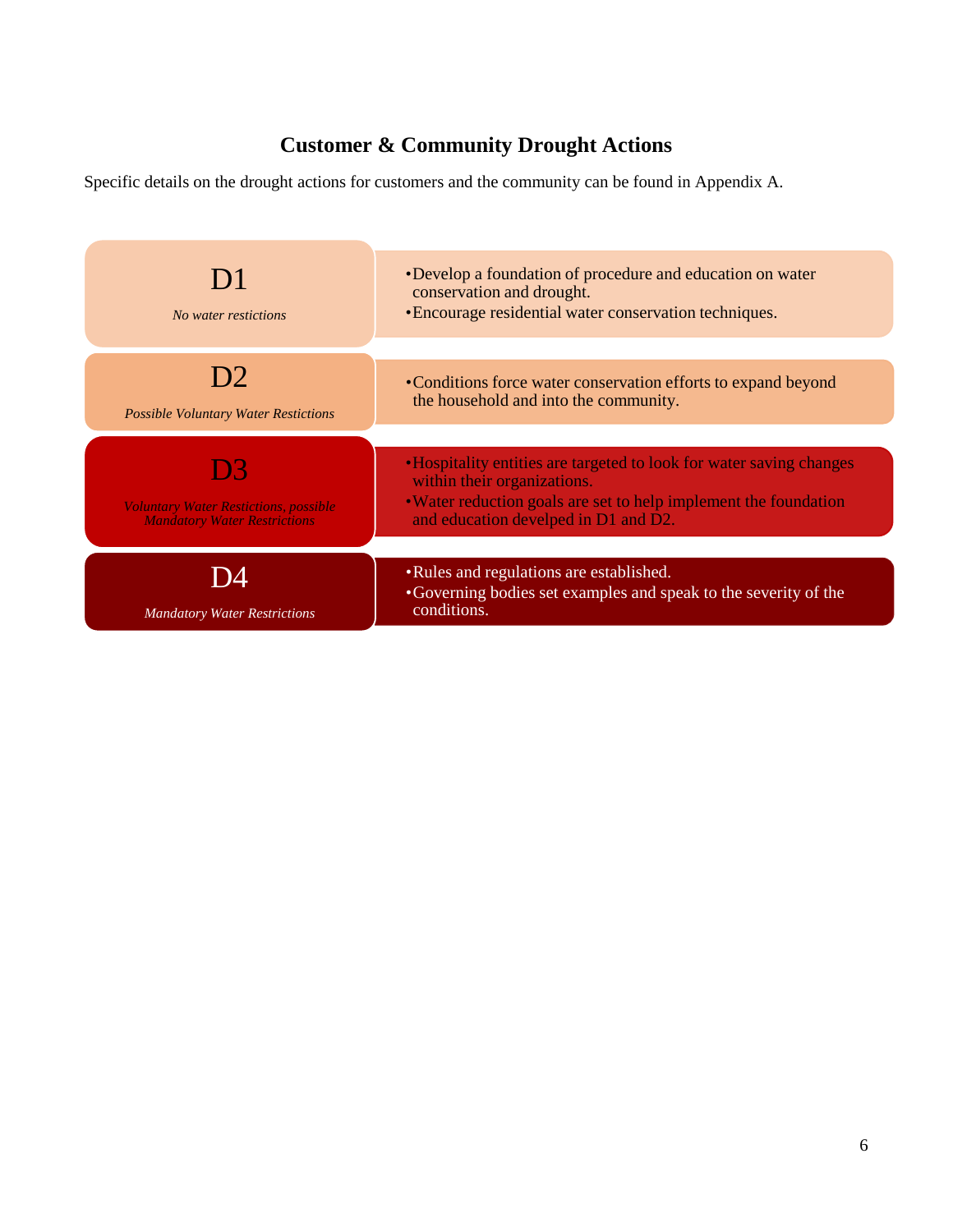### **Domestic Water Provider Drought Actions**

Specific details on the drought actions for customers and the community can be found in Appendix B.

| D1<br>No water restictions                                                                 | • There is a heavy focus on community involvement and<br>awareness of the Drought Repsonse Information Project<br>(DRIP) and water conservation.<br>• A strong foundation of education and drought procedure is<br>developed.                                                                                                                                                            |
|--------------------------------------------------------------------------------------------|------------------------------------------------------------------------------------------------------------------------------------------------------------------------------------------------------------------------------------------------------------------------------------------------------------------------------------------------------------------------------------------|
| 12<br><b>Possible Voluntary Water Restictions</b>                                          | •Homeowners' Associations are asked to act as a governing<br>body to help conserve water within their associations and<br>recommend water conservation to it's members.                                                                                                                                                                                                                  |
| 133<br><b>Voluntary Water Restictions, possible</b><br><b>Mandatory Water Restrictions</b> | •Partnerships are established and exercised to intensify the<br>response to extreme drought conditions and offer resources<br>to the community to help conserve water.<br>• The execution of getting the drought message out is<br>intensified through communication efforts and campaigns.<br>•Leadership within the community is heavily relied on to<br>help push water conservation. |
| <b>Mandatory Water Restrictions</b>                                                        | •Due to the severity of the conditions, drought rates are<br>implemented and penalties are activated for those<br>exercising wasteful water practices.<br>• A community movement is established to intensify the<br>need for water conservation.                                                                                                                                         |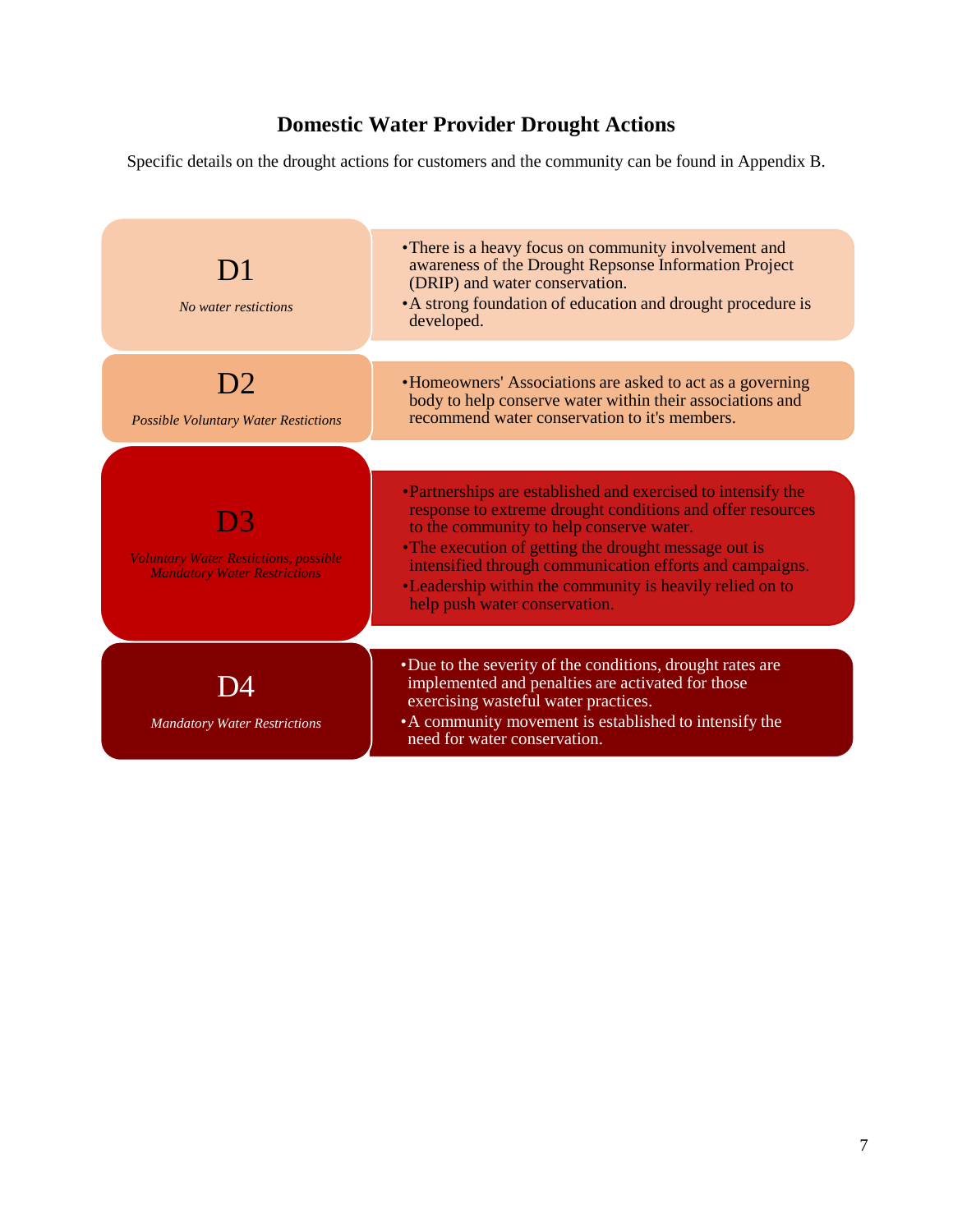# Public Outreach

During a drought, it is essential that the three area water providers communicate effectively not only with their customers, but also with other area water suppliers, local governments, and other groups who may be affected by this drought response.

# **SUMMARY**

Although the options listed in the Drought Response Plan are based on lessons learned, it is important to understand that every drought is different and that the Governing Boards and City Council will adjust and refine measures based on actual drought conditions. This plan is intended to help staff, customers, stakeholders and the Boards and Council to be better prepared when a drought occurs.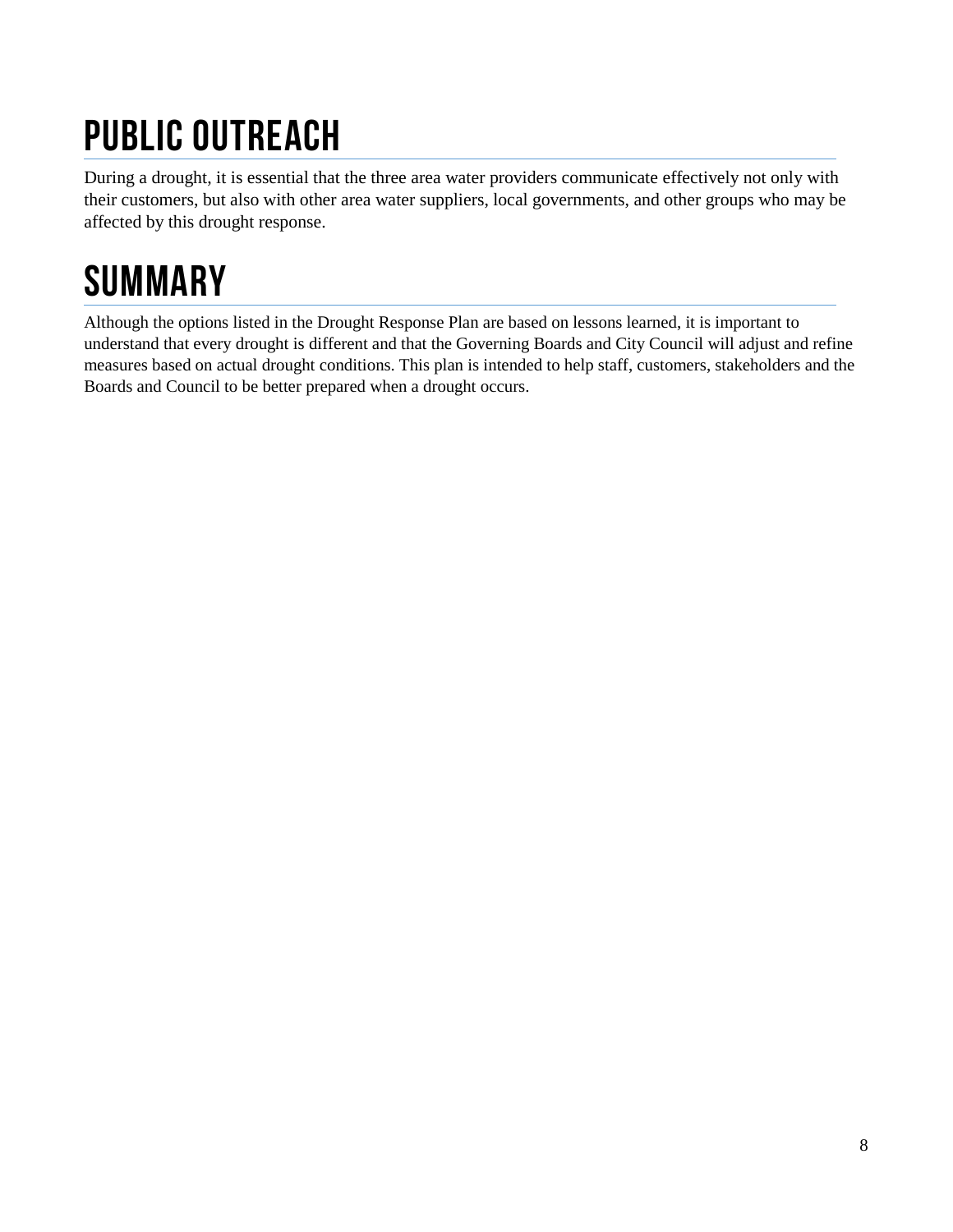### **APPENDIX A**

#### Suggested Customers & Community Drought Actions

#### D1 – *No water restrictions*

- Encourage education on water-efficient practices
	- o Rain barrels
	- o Direct downspouts
	- o Evaporative coolers
	- o Drip irrigation
	- o Performing lawn water audits
	- o Proper turf maintenance
	- Encourage education on landscaping
		- o Transitioning lawns to Xeriscape
		- o Caring for landscape during each season
		- o Caring for landscape during a drought
		- o Low water species
- Encourage efficient watering practices
	- o Encourage HOA's to adopt a schedule
	- o Encourage watering before 9am and after 6pm
- Encourage the community to educate their neighbors of smart water usage and conservation techniques

#### D2 – *Possible Voluntary Water Restrictions*

- Recommend customers and communities continue D1 actions
- Recommend hospitality establishments make water conservation efforts
	- $\circ$  Recommend hotels, motels, inns, and bed & breakfast establishments to have only low-flow showerheads and aerators.
- Recommend alternative methods to avoid water waste
	- o Recommend other ways to wash vehicles
	- o Recommend the removal of non-native landscape
- Recommend proper maintenance of potential water wasting practices
	- o Educate homeowners with private pools on efficient operation for in-ground and above-ground pools
	- o Educate customers on evaporative cooler maintenance and operation
	- o Recommend cutting back on street cleaning, sidewalk, and driveway washing, with the exception of toxic or hazardous substances or where public health and safety issues can only be resolved by washing the impermeable surface

#### D3 - *Voluntary Water Restrictions, possible Mandatory Restrictions*

- Request that customers and communities continue D1 and D2 actions
- Request hospitality agencies to eliminate common sources of wasting water
	- o Request that hotels/motels asks guests to reuse sheets and towels during their stay
	- o Request that restaurants only serve water upon request
- Request all ornamental fountains in buildings and parks be turned off
- Request conservation leadership from government entities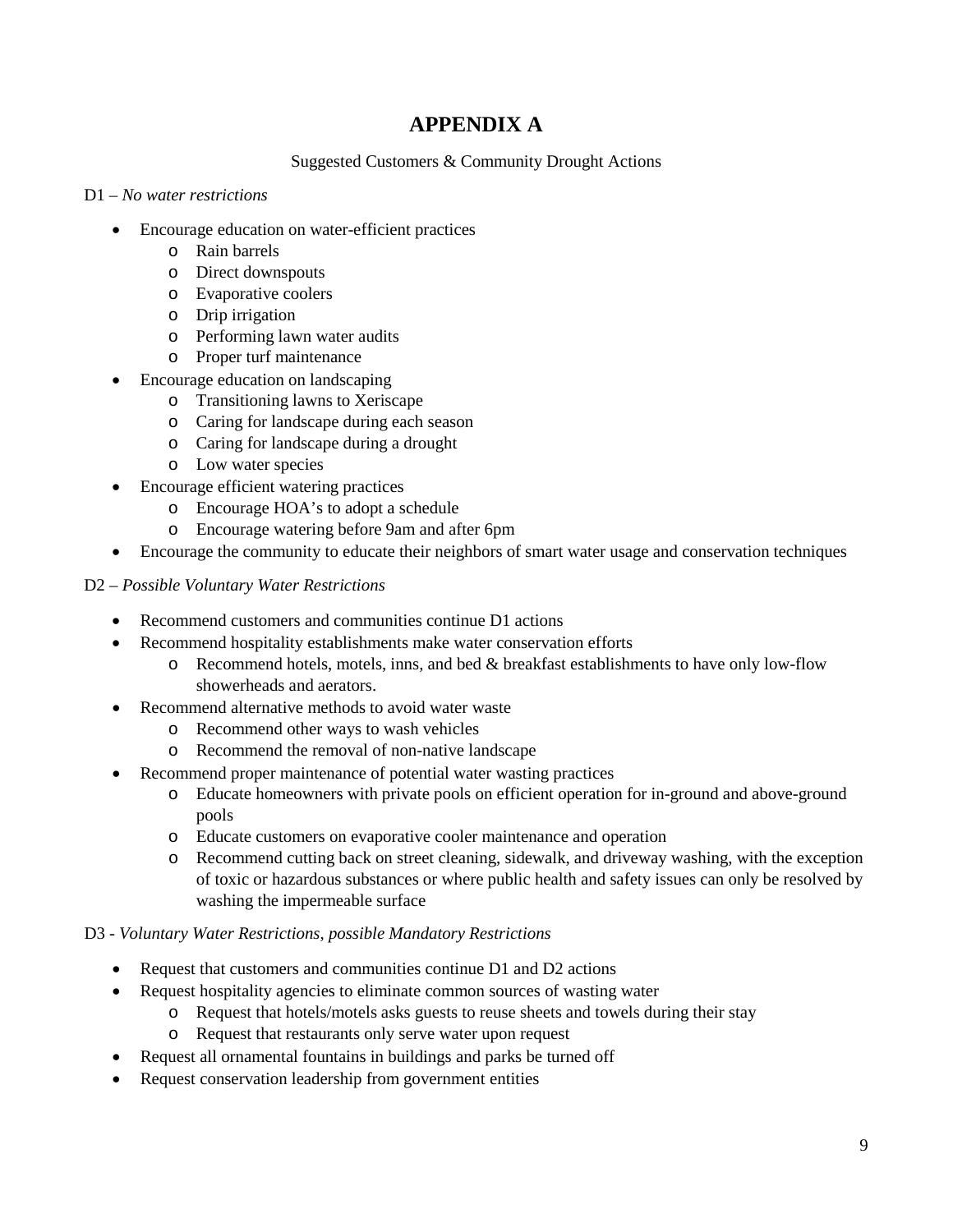- o Request entities reduce their own short-term domestic water use by 30% of the last five-year average
- Request the community to participate in limited residential outdoor watering
- Provide information and assistance to customers for post-drought planning
	- o Landscaping properly
	- o Transitioning into a Xeriscape
	- o Low-flow fixtures
- Request homeowners to not fill up private swimming pools and ornamental fountains

#### D4 - *Mandatory Restrictions*

- Require customers and communities to continue D1, D2, and D3 actions
- Require all fire hydrant use be eliminated except those required for public health and safety
- Require all hospitality entities to have low-flow fixtures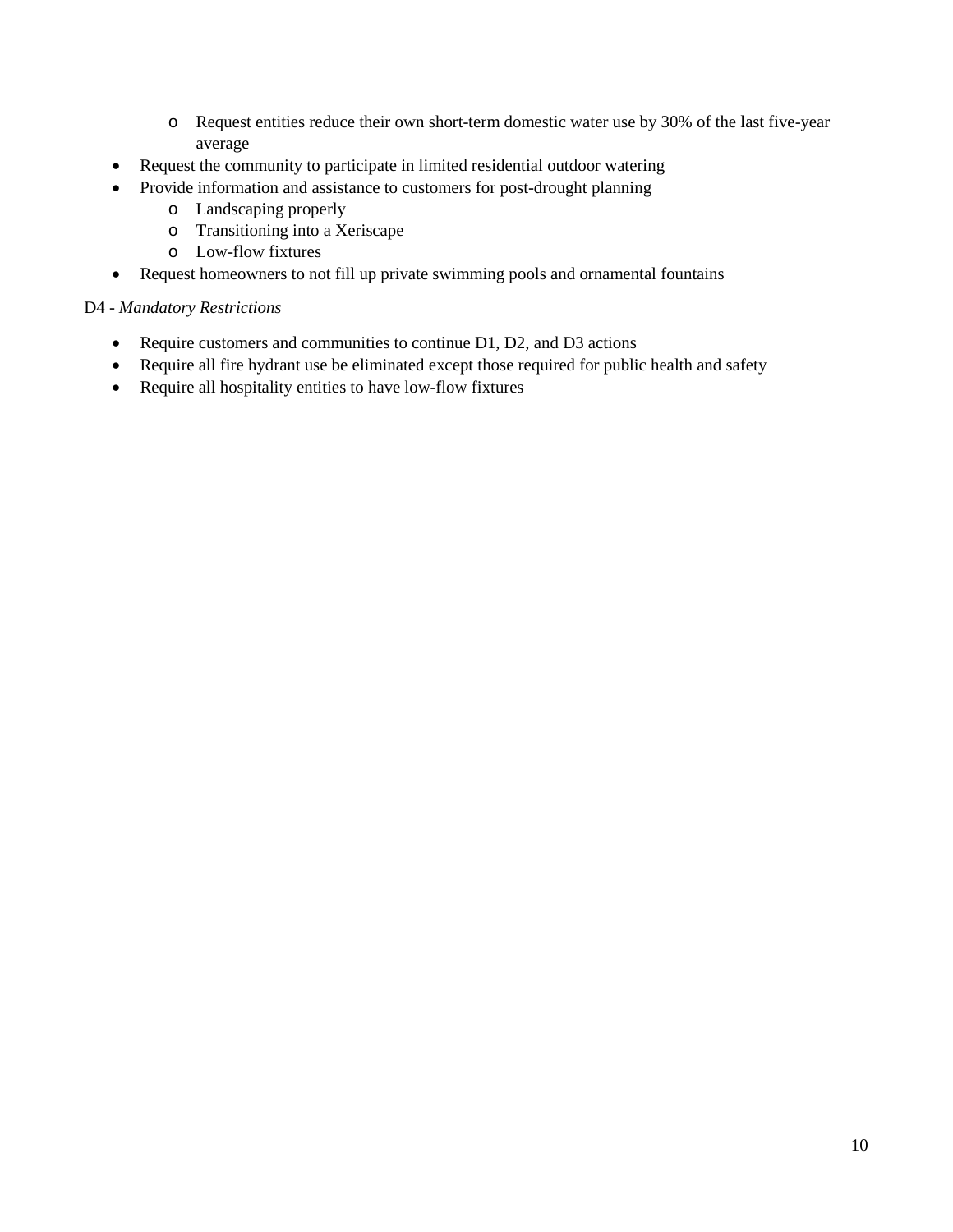### **APPENDIX B**

#### Suggested Domestic Water Providers Drought Actions

#### D1 – *No water restrictions*

- Maintain monthly DRIP Committee meetings
- Encourage consistency of drought messages, conservation techniques, and drought education through all domestic water providers
	- o Training of frontline staff for general drought questions and information (Customer Service, Meter Readers, etc.)
	- o All domestic water providers will include the same messages on billing statements, websites, social media, etc.
- Encourage drought awareness and education through community involvement
	- o Offer or sponsor a drought expo or show
	- o Adopt Xeriscape demonstration gardens in high-traffic areas (Main Street, parks, etc.)
	- o Provide school demonstrations and audits
	- o Partner with Grand Valley welcoming groups to educate new residents (Welcome Home, Grand Junction Area Chamber of Commerce, etc.)
	- o Partner with home-improvement stores to ensure proper equipment and plants are being purchased
	- o Develop a leadership summit/conference on water conservation
	- o Acknowledge water-smart "Landscape of the Month"
	- o Partner with School District #51 to educate students through presentations and installing low-flow fixtures
- Encourage structure and the development of resources for water providers to consistently use and exercise, regardless of drought conditions
	- o Develop a Drought Wheel/Monitor that can be regularly updated and displayed (Physically in all domestic water providers' offices and on social media, websites, billing statements, etc.)
	- o Create information stations at each utility office
	- o Create a "Main Shut-off Valve" campaign
	- o Encourage that a percentage of new construction must be Xeriscape
	- o Invite irrigators to participate in DRIP Committee meetings
	- o Develop a procedure for each domestic water provider to provide regular status updates
	- o Partner with municipalities to discuss water savings programs (Parks & Recreations, City of Fruita, golf courses, school campuses, etc.)

#### D2 – *Possible Voluntary Water Restrictions*

- Recommend domestic water providers continue D1 actions
- Recommend hospitality establishments to make water conservation efforts by communicating about water smart usage
- Monitor drought response effectiveness and recommend adjustments to Governing Board and City Council.
- Partner with Home Owner's Associations to reach more users
	- o Develop regulations on turf requirements
	- o Perform audits and encourage water conservation on common areas